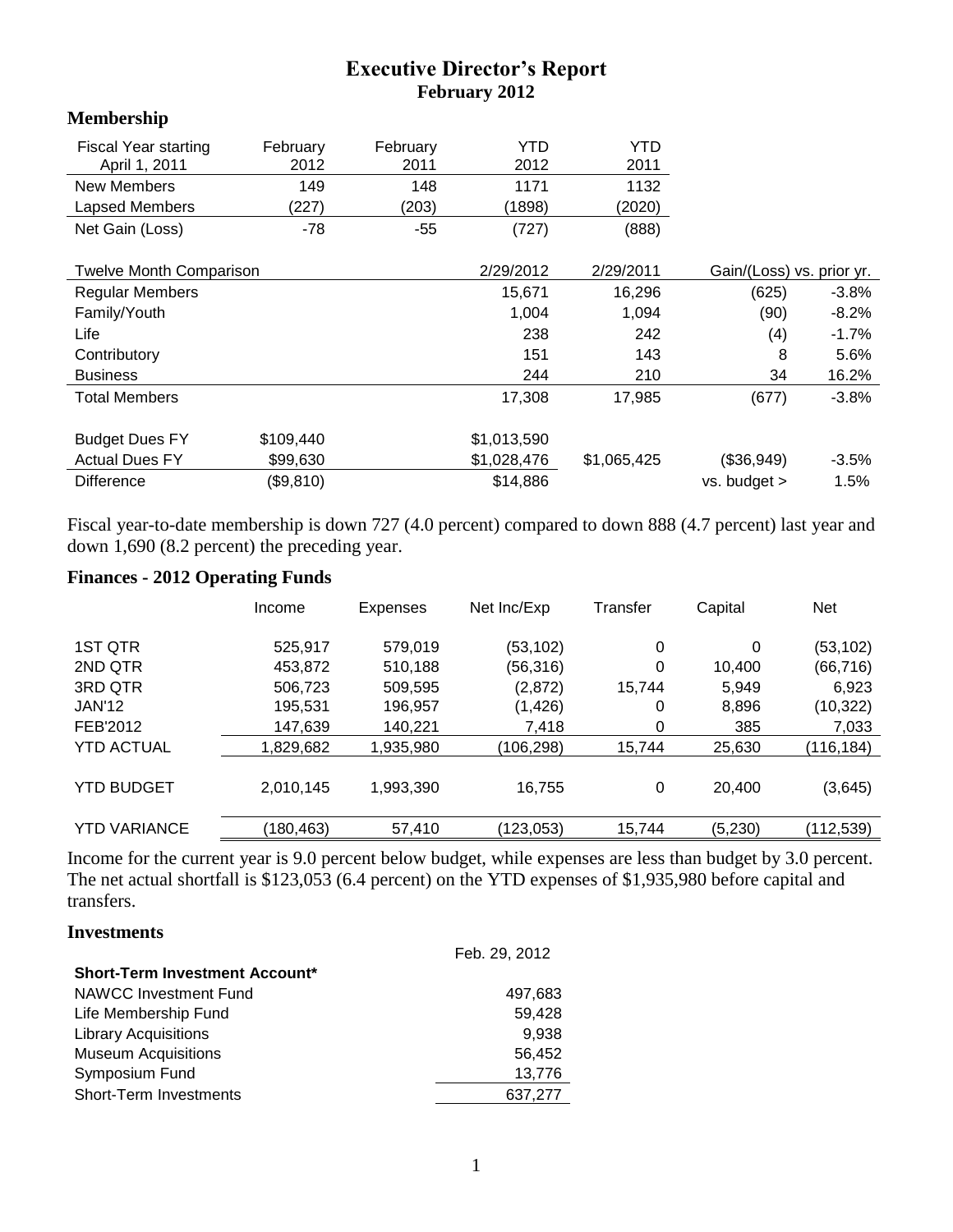| Long-Term Investment Account*       |           |
|-------------------------------------|-----------|
| Heritage Fund                       | 32,853    |
| Museum Endowment Fund               | 320,188   |
| Museum & Library Investment Fund    | 744.338   |
| Library & Research Center Endowment | 101,493   |
| <b>School Endowment</b>             | 185,539   |
| <b>Pritchard Fund</b>               | 43.688    |
| Midwest Scholarship Fund            | 35,144    |
| Long-Term Investments               | 1,463,243 |
|                                     |           |
| <b>Total Investments</b>            | 2,100,520 |

\*Consolidated Long-Term funds balance-Individual named account balances calculated

The current values on investments reflect paper gains and losses due to market fluctuations. Because most of our fixed income investments are held to maturity, actual gains and losses will only occur at maturity or when an investment is sold.

#### **Museum – Noel Poirier, Museum Director**

The Museum's admission revenue for February was \$2,466. Visitation for February was 511, including 13 NAWCC members (2.5 percent). NAWCC Store sales for February were \$3,503. February 2012's visitation exceeded the month's average visitation for the last five years.

The Museum's online searchable collection database recorded 2,196 searches via the database's website for the month. The Museum Director finalized details and planning with Penn State's American Studies Program to sponsor the J-1 VISA for the first Gallet Guest Curator of Wristwatches. Adam Harris, the individual selected to serve, will start at the beginning of April and work through the beginning of August. The Museum is working with the Bavarian National Museum to arrange for the repatriation of a clock, recently bequeathed to the Museum, which was acquired during World War II.

The Museum is finalizing loan requests and making delivery arrangements for the loan of objects for the 2012-2013 exhibit seasons highlighting timekeeping in sports and the personal timepieces of military men and women. An article will run in the local Lancaster newspaper soliciting timepieces from local veterans and their families. Randall Cleaver's Found Time exhibit was featured in *Museums* magazine, a publication of the American Association of Museums. Objects borrowed from the National Museum of Play for the Clockworks exhibit were returned in February.

The Museum and Library are continuing to work on the Hamilton Watch collaboration project. The Museum received four Hamilton-related films that had been digitized and began the process of converting Hamilton Watch Oral Histories to digital format. Hamilton provided the funds to purchase hardware and software for this purpose. The Museum Director is hosting a visit by the American manager of Montres Journe to discuss how we can partner in the promotion of horology in the United States. The Museum Director is working on a new method for soliciting donations to support the Museum collections and hopes to have that completed by the end of March.

### **Library and Research Center - Sara Butler Dockery, Library & Archives Supervisor**

We created a new fee schedule for non-member research requests and updated the website to reflect the new procedures and payment system. Researchers who are not NAWCC members will be asked to pay a minimum of \$20 for questions that take up to 30 minutes of research time and \$40 an hour for questions that require more time. We coordinated with the NAWCC Store to allow researchers to pay through the website. The day that the new payment system went live we had our first paid question.

The videos of the presentations from the Ward Francillon Time Symposium arrived and were added to the collection to be made available to members. The videos provided by the Program Committee continue to be popular with the membership for personal and chapter use. Of the 35 VHS and DVD loans made this month seven were borrowed to be used at chapter meetings.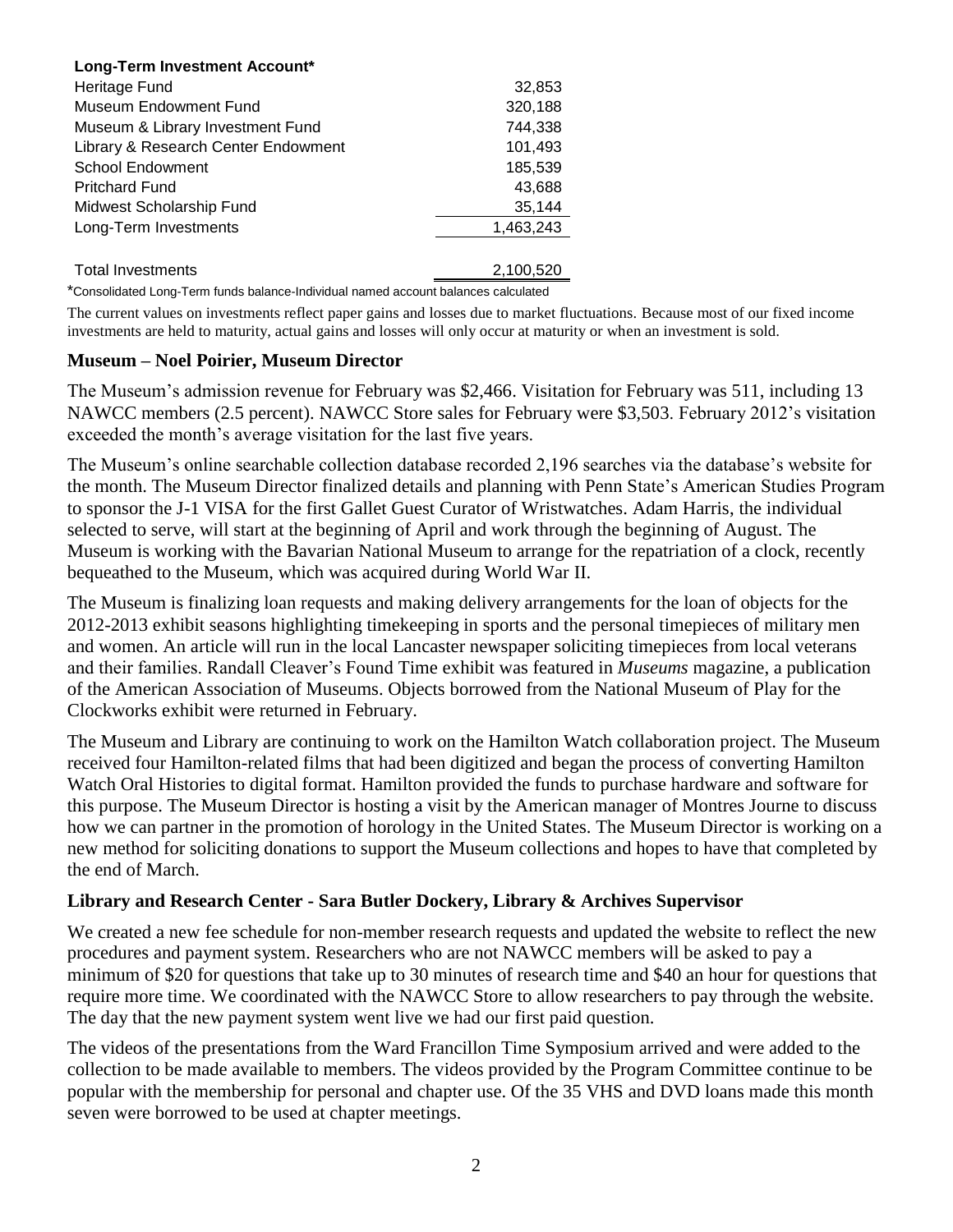Our volunteers continue to be a tremendous help to the Library staff by shelving books, answering research questions, and processing the archives. We are working with two of our volunteers to compile information about clockmakers and types of clocks and create books for the library. One of these books, *Mastercrafters Clocks: Histories, Technical Data, Photographs, and Patents*, was added to the collection this month.

## **Education/Volunteers – Katie Knaub, Education Director**

We returned objects related to the Clockworks exhibit to their home museums and scheduled volunteers and interns to prepare the exhibit space for the next special exhibit Time Out!. We met with possible object lenders to the Time Out exhibit, and our exhibit intern worked on researching information on the objects in the exhibit. We sent youth materials to Chapter 124 for their regional event. We are still coordinating materials for the appraisal workshops and handling registrations for this workshop and other weekend workshops. We placed an advertisement for a gallery attendant position and interviewed candidates for the position to replace a gallery attendant who left in January. We also held out first webinar program given by Noel Poirier on the Time in Office Exhibit. This was our first webinar; 70 people registered for the webinar and 38 people attended the webinar. The webinar was well received, and we are working on creating a schedule for future webinars with guest speakers.

For the NAWCC School of Horology, we submitted the required information to the Department of Education for our renewal of Title IV funding through 2017. We have received approval with a condition to a change in our Satisfactory Academic Progress policy based on new federal regulations that went into effect in 2011. We have resubmitted this policy and are awaiting feedback from the Department of Education. We attended a free webinar on student exit counseling sponsored by Fannie Mae. We continue to receive completed FAFSA applications for students wishing to attend the 2012-2013 year and are processing them as we receive them. We also met with a prospective student to discuss financial aid options.

We placed in the Library a new student volunteer who needs to complete community service hours as part of her graduation requirement. Total Volunteer Hours for February: 678

We are working on the Derby Day event, which is tied to the opening of the new special exhibit Time Out! in May. We also met with staff from the Turkey Hill Experience to coordinate efforts and marketing on each site's respective events. We met with local media to promote the Family Sleepover event in March.

### **Publications - Diana DeLucca, Editor**

The May/June *Watch & Clock Bulletin* issue was the focus this month. This issue will continue with Part 2 of Philip Samponaro's study on watch and clockmakers of Bristol, CT. The cover story is a review of lithographic clock tablets, their history, producers, and found clocks, by Paul Henion. This issue also features an article about horological artifacts in the Getty Museum, in time for the National Convention, and the Chapter Mosaic section features an article from California Chapter 75. New this issue is Fantastic Finds by Fred Friedburg, a column of member stories about unusual collecting experiences. Coordination with authors and peer reviewers continues on articles for future issues.

Media kits for NAWCC *Mart & Highlights* advertising continue to be mailed and emailed to potential customers. Twenty-eight March/April issue display advertisers took advantage of the new special offer to advertise in the online MART Marketplace—this advertising is viewable by anyone visiting nawcc.org. Ad income was up for the March/April issue due to increased color-page advertising.

Revenue to date for the fiscal year follows:

April 2011 - March 2012

|                     |                   | Revenue     |
|---------------------|-------------------|-------------|
| <b>Issue Number</b> | <b>Issue Date</b> | per Issue   |
| 359                 | Apr-11            | \$25,518.60 |
| 360                 | $Jun-11$          | \$25,469.35 |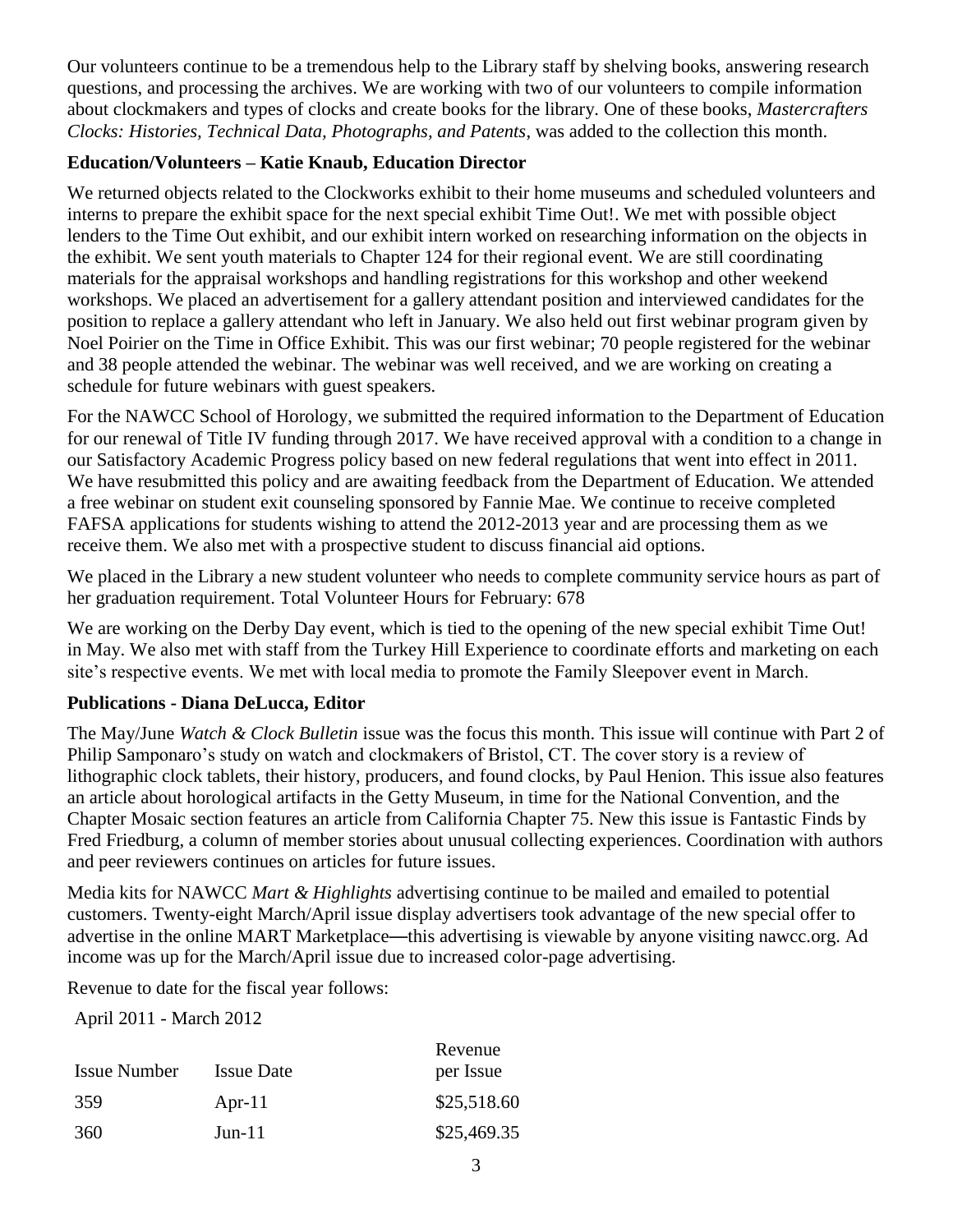| 361 | Aug-11   | \$22,961.65 |
|-----|----------|-------------|
| 362 | $Oct-11$ | \$20,490.10 |
| 363 | $Jan-12$ | \$20,637.73 |
| 364 | $Mar-12$ | \$26,850.50 |

Special Publications **-** LightningSource.com has been selected as the printer for Richard Watkins *Watch Collecting* book. This printer is owned by Ingram, a huge book distribution network. Short-run digital printing for member sales will be combined with on-demand printing that will allow the book to be listed in the Ingram catalog and also posted online at Amazon and B&N. Philip Balcomb's *The Clock Book* is still in process.

Websites **-** WatchDig posting continues. Watch companies and links have been added to the database. SwissTime press releases, listing new offerings at BaselWorld, are being used to populate the watch database. Staff continues to update nawcc.org. A redesigned Join-page interface was sent to IBC for a quote. The ISBN numbers were added to NAWCC publications listed online.

Copyediting and proofing continue on all marketing material: primarily *eHappenings* and press releases.

## **Information Services – Kevin Osborne, IS Director**

The new Barracuda Backup device at the co-location server site is configured and running backups. We are continuing to review and implement improvements to the servers at the co-location site.

We configured two new PCs and installed them in the Library, replacing ten-year-old PCs. Another of the new PCs was configured and installed for the new Guest Watch Curator who will start in April.

We ordered and received a new server for use here in Columbia. The server was set up as a virtual server, which allows us to install more than one server on the computer. On this server we have installed a new file and print server, which also functions as our Domain Name Server. It will replace our current file and print server, which is six years old. We also installed the Exchange server on this computer, which frees up the server it was on to be used in the future as an MS SQL server. Doing this will dedicate more resources to our iMIS association management software and improve its efficiency.

Finally, we moved the old NAWCC.US.net server off its 12-year-old box and put it on the new server as well. The NAWCC.US server is used to allow access to our Library Catalog over the Internet and was in danger of failing, so retiring it was a good move. All in all, we now have one server doing the work of three servers.

### **Communications – Markus Harris, Communications Director**

Communications edited and maintained all NAWCC websites and online resources, provided customer service advice via phone and email. Chapter newsletters printed, mailed, and invoiced for the British Horology Chapter, plus Chapters 141 and 11. Sent an ad to Engle Publishing for inclusion in the Susquehanna Chamber Directory. Sent email newsletters and targeted Constant Contact mailings on multiple topics, completed and sent the final version of the February issue of *eHappenings*. Mailed promotion materials, including posters and applications, to Chapter 191. Revised Kentucky Derby press release and emailed to event media sponsor, *Lancaster County Magazine*. Developed and mailed out press packet for Night at the Museum. Created new mail accounts and Paypal sub-accounts for donations project, completed new Paypal Web interface for Donation page, adjusted and reset website and message board advertisements, printed posters and flyers and sent them for distribution to York and Lancaster Libraries. Sent letters to area government officials regarding Hamilton anniversary event and followed up on our coupon placement in Bed and Breakfast Association website.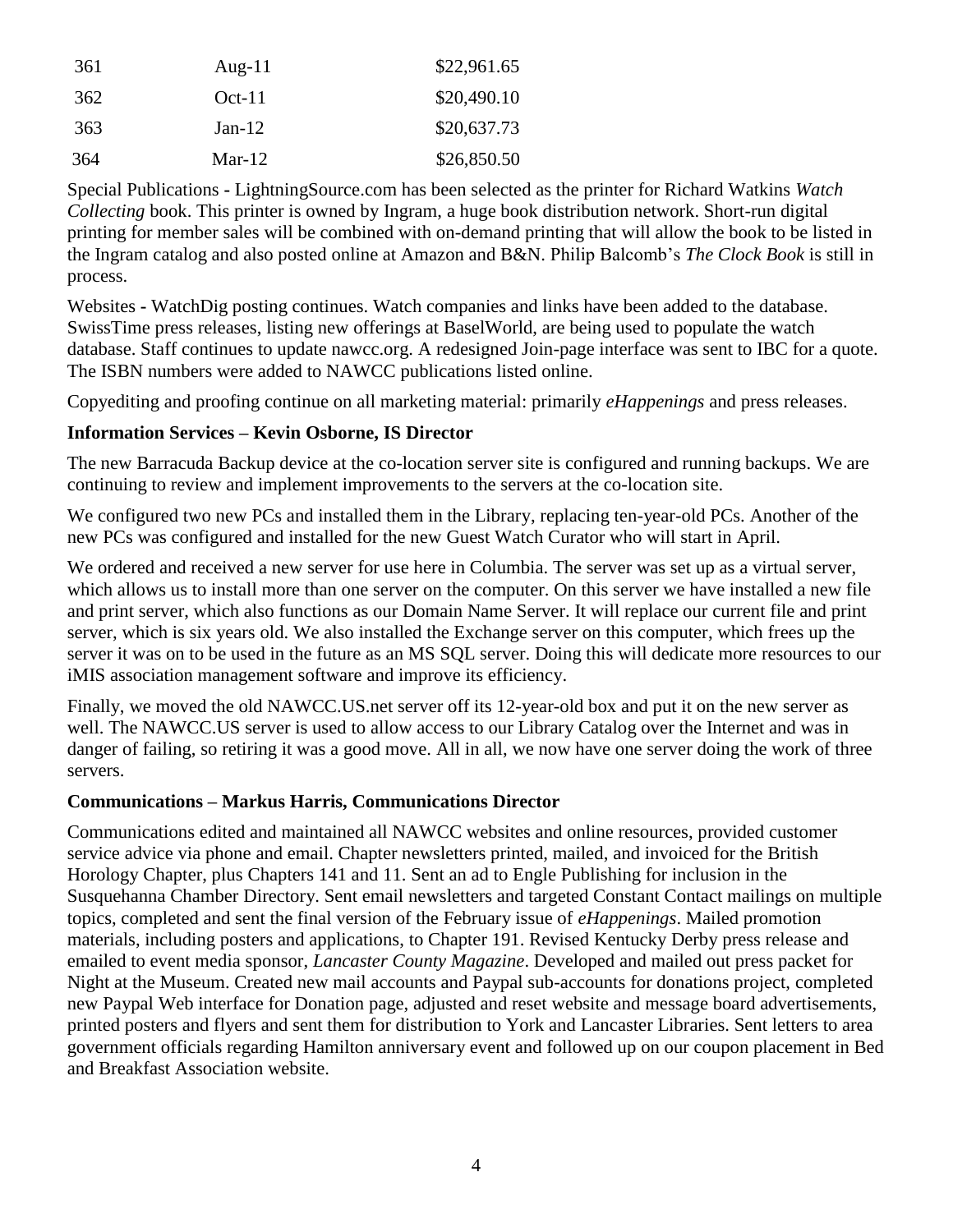Communications and Special Events made final arrangements to host the Museum Sleepover event. Organized contact list and added new vendors for the 2012 Hops 'N' Clocks, contacted local York and Lancaster Penn State Extension Service regarding event horse rental from Columbia's Allimax Farms for Kentucky Derby event. Confirmed June 22, 2012, picnic date with Conestoga House and SEI Catering, ordered new admission tickets from Mifflin Press, registered for Museum participation in the Blue Stars program (allowing military free admission), met with Turkey Hill to discuss and arrange for our collaboration in the 2012 events, revised Hamilton partnership release for use in promoting the 120th anniversary celebration in September at the Museum. Contacted area retirement homes to inquire about including Hamilton event info in their in-house newsletter to attract those associated with Hamilton, sent press release for Found Time to editor at *Antiques and Auction News* for feature story. Event coordinator contacted area florists for a donation of roses for Kentucky Derby/Time Out! event and secured a donation from Flowers by Us for two arrangements.

## **School of Horology – Jim Michaels, School Director**

Watch and clock classes continued during the month of February. Classes held were W-800 Watch Technician and W-900 Making Parts & Restoration and C-900 Wooden Movement Clocks and C-1000 Machine Tools and Construction.

The School mailed and emailed 14 Information Packets to prospective students. Catalogs and brochures were mailed to 420 military education centers at active military bases, reserve installations, and National Guard centers. Mr. Michaels conducted a tour for a prospective student on February 20, 2012.

Representatives from Rolex and the Lititz Technicum arrived February 27 for a tour of the facility.

The SOH service center has had a steady stream of watch and clock repair work. Repair receipts April-February were \$75,378, compared to \$46,238 for the same period last year.

### **Facilities – Chuck Auman, Controller**

In February we repaired five toilets and continued to have work done on the coil in rooftop HVAC unit 1. We ordered a new drip pan for the unit that will be installed in March. This should take care of the leak in the Museum. We completed our annual fire extinguishers test and recharged all units that needed it.

I completed a new natural gas contract that lowers the gas cost 30 percent for the new one-year contract.

# **Development – Steve Humphrey, Executive Director**

Regular donations total \$260,728 YTD versus \$162,778 for the previous year. Pledge payments YTD are \$11,500. In-kind donations total \$9,851 versus \$5,067 last year. In-kind donations do not include items donated for which the value is not determined. \$9,587 of the in-kind donations are for computer equipment through HP's employee matching gift program. A \$3,000 gift was received for the Museum Endowment in memory of Robert S. Edwards by his wife Bonnie.

The Novis Group completed the drafting of a case statement for a potential capital and endowment campaign. The draft case statement was distributed to Board members to review. Interviews with Board Members were scheduled for the week of March 5 to get their feedback.

February chapter contributions: New England Chapter 8, \$50 In Memory of; High Desert Chapter 73, \$100 Annual Appeal; Rip Van Winkle Chapter 40, \$50 Annual Appeal; Ozark Chapter 57, \$400 Classroom Construction; Maryland Chapter 11, \$100 Library Acquisitions.

As of the end of February the 2012 Annual Fund Campaign has resulted in gifts totaling \$50,755 from 413 donors. This compares to \$38,044 from 304 donors last year when only one targeted annual fund mailing had been sent through February versus two this year.